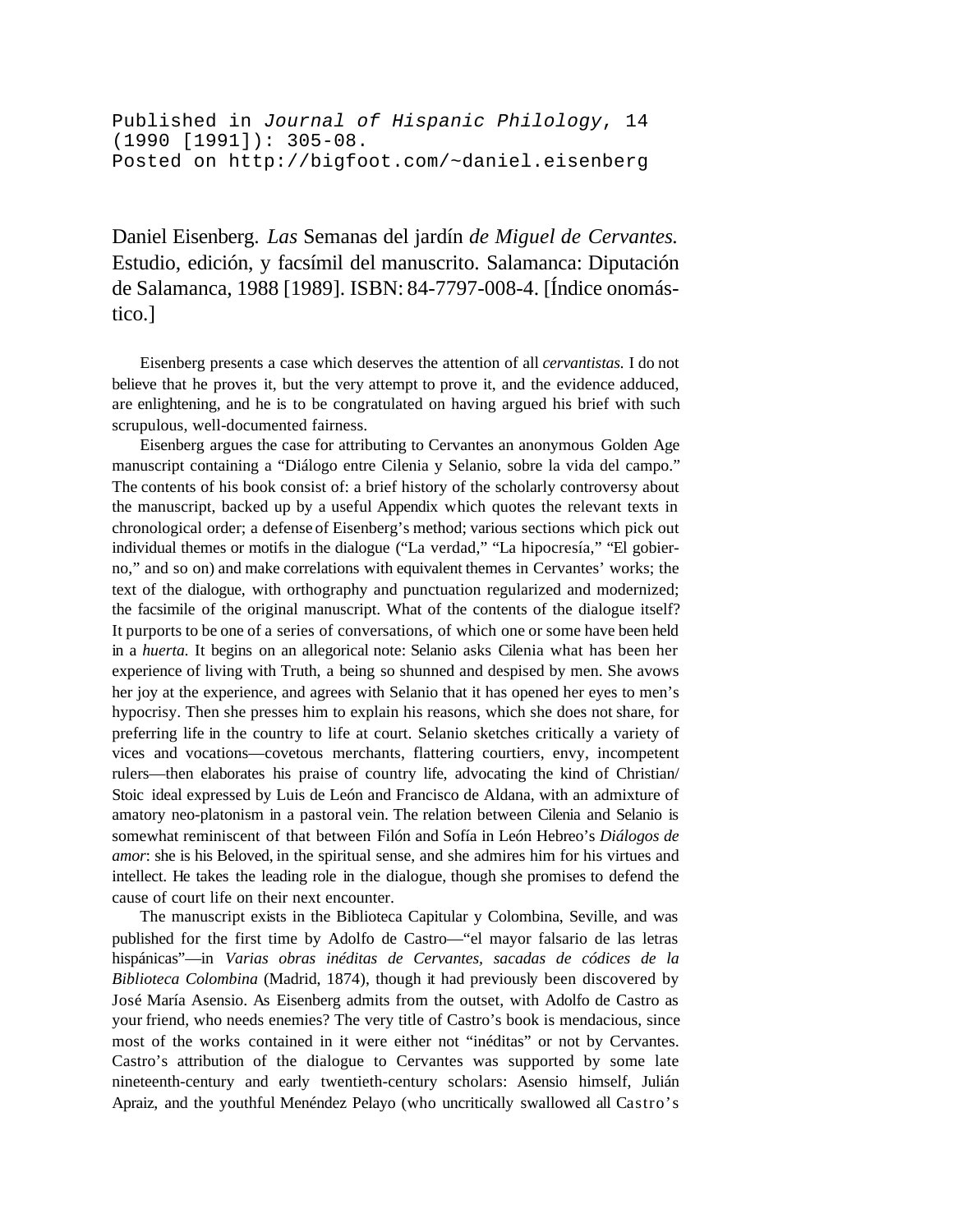attributions in the above-cited book, and then, older and wiser, never deigned to mention it again). However, leading Cervantine scholars in this century—Givanel Mas, Amezúa y Mayo, Schevill and Bonilla, Astrana Marín—have shown themselves much more dubious. There has been a modern study of the dialogue by Francisco López Estrada, also dubious, in *RFE,* 57 (1974-75), 159-94.

I too am sceptical, above all because there seem to be no *prima facie* grounds of high, middling, or low probability for making the attribution at all. Apart from evidence of the "smoking gun" variety, what *are* the *prima facie* grounds for connecting an anonymous work of the Golden Age with Cervantes? Let us remind ourselves of the [p. 306] criteria by means of concrete examples. In the case of (i) the Porras de la Cámara version of "Rinconete y Cortadillo," (ii) the "Canción desesperada," (iii) the *romance* "La morada de los celos," (iv) "La tía fingida," (v) the "Relación" of the festivities in Valladolid to celebrate the birth of Philip IV, they are as follows: (i) this is a work which is mentioned by title in *Don Quixote* I, 47, and was later published by Cervantes in the *Novelas ejemplares*; (ii) this is a poem which exists in a sixteenthcentury manuscript and was later incorporated, with variants, by Cervantes in *Don Quixote* Part I, 14; (iii) this is a poem which is attributed to Cervantes in an early seventeenth-century *cancionero* and contains evident affinities with the themes and imagery of *La casa de los celos*; (iv) this anonymous *novela,* containing various technical and stylistic affinities with Cervantes' fiction, appeared in the same miscellany with two other anonymous *novelas* which are undoubtedly by him; (iv) this official chronicle of the festivities surrounding the royal birth appears to be attributed to Cervantes by two independent witnesses in the seventeenth century. It will doubtless seem heavy-handed to enumerate the criteria thus, but I do so with a purpose: one must have *one* or *some* reasons like these to start with, otherwise, why not attribute the dialogue to any one of a thousand *ingenios* living in Spain around 1600? The dialogue shows no evident connection with the title *Las semanas del jardín* that Cervantes mentions in the preliminaries to three late works. Its genre, roughly speaking, is the post-Erasmian satiric or didactic dialogue (cf. those in praise of country life in Antonio de Torquemada's *Coloquios satíricos*): a genre that Cervantes, with entrenched commitments to poetry, drama, and prose fiction, seems unlikely to have dabbled in. [Methinks I hear an editorial voice in my ear: "Anthony, what about the 'Coloquio de los perros'?" To which I reply: "Yes, Dan, I hadn't forgotten the 'Coloquio,' in which, in my view, post-Erasmian satire enters into synthesis with other elements—Lucian, Apuleius, Aesop, the picaresque—all harnessed to a novelistic, rather than essentially didactic end."] The date of the dialogue, somewhere around 1610 in Eisenberg's view, seems to me to be the last quarter of the sixteenth century; this is suggested, not just by the genre, but by echoes of Garcilaso and pastoral motifs, affinities with Luis de León, Aldana, and León Hebreo, and also by the periodic and reduplicative style, lacking in Baroque *conceptismo* and *cultismo.* That is to say, the probable date does not seem to me synchronous with Cervantes' references (from 1612-16) to *Las semanas del jardín.*

Eisenberg's grounds for attribution, starkly summarized, are: (i) a *corazonada,* motivated by the beauty and merit that he finds in the dialogue, worthy only of a great author; (ii) "los paralelos ideológicos, apoyados…en las palabras con que se expresan estas ideas." Argument (i) would obviously be insufficient, whatever one's views as to the qualities of the dialogue, which is, in my view, interesting and worthy, but no more. We are thus left with argument (ii). Here I find Eisenberg's attempt to argue the case for attribution enlightening, because I have often considered the same attempt,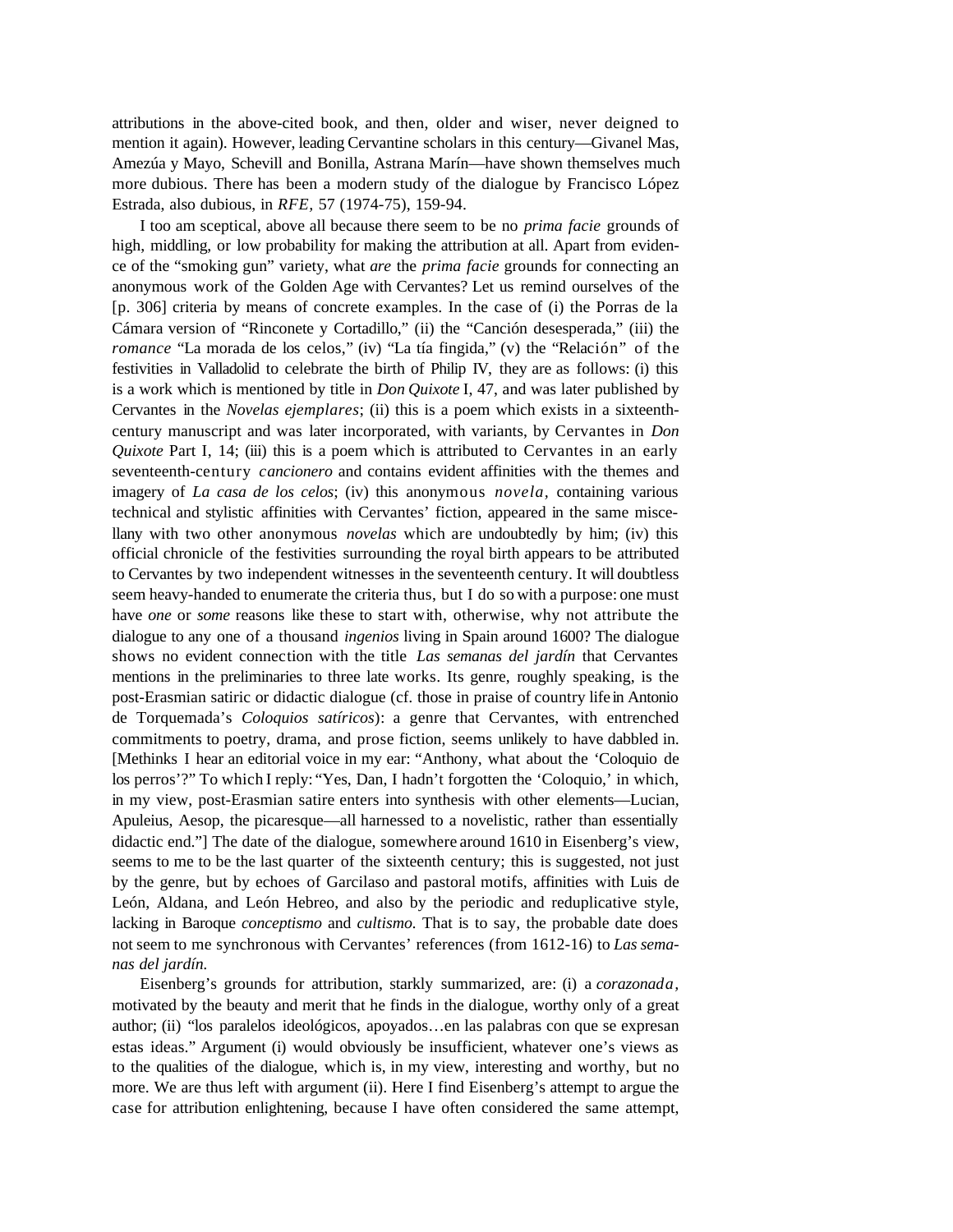and pondered the problems inherent in it, with regard to "La tía fingida." He considers the method of style-frequency-analysis, but rejects it, as being still too problematic. The method that he proposes is, as he admits, traditional, yet he considers it none the worse for being so. Nor indeed do I. Argument (ii), even in the absence of *prima facie* evidence, would be quite persuasive, though not of course conclusive, *if* the ideological-cum-stylistic affinities were sufficiently specific. As my exposition of the dialogue's themes in the second paragraph will have indicated, its ideological links with Cervantes, indeed with many other Golden Age authors, are plentiful. These themes, *pace* Eisenberg (p. 35), are commonplaces. My doubts about argument (ii) in this case concern the weakness of the supporting *stylistic* links. Let us look at some concrete examples.

Many of the parallels that Eisenberg adduces are so general or incidental as to be [p. 307] insignificant; I leave those aside, and concentrate on those which are more plausible. Selanio says of the countryman's happy lot: "No le aprietan ni congojan las revueltas de las ciudades, ni por odio, amor ni interés se inclina a los bandos que hay en ellas, ni le trae desatinado y ciego la pasión y ambición de los ciudadanos, ni los embustes y enredos con que solicitan cátedras y oficios en la república." This is juxtaposed with the gypsy elder's assertion in "La gitanilla": "Ni sustentamos bandos, ni madrugamos a dar memoriales, ni acompañar magnates, ni solicitar favores." Both passages exhibit the same order of ideas, certainly; but the first is rambling and diffuse in contrast with the second, in which symmetries of stress and assonance artfully emphasize the symmetries of thought, and give it spirited force. Quite simply, Cervantes writes much, much better than the author of the dialogue; and the difference in quality, here, can be measured by Cervantes' pithy and artistic handling of *concinnitas.*

Here is another comparison. In this instance, the anonymous author does somewhat better, achieving something like Cervantes' balanced symmetries and duplications: "tendidos en el blanco heno, no echan menos las ricas cortinas ni los toldados aposentos, sirviéndoles de lo uno y de lo otro el cóncavo convés del cielo, y los verdes y hojosos árboles." Eisenberg compares this with snippets of the speech from "La gitanilla," omitting the passages indicated by square brackets, which I re-instate: "[Para nosotros las inclemencias del cielo son oreos, refrigerio las nieves, baños la lluvia, músicas los truenos y hachas los relámpagos;] para nosotros son los duros terrenos colchones de blandas plumas…. Por dorados techos y suntuosos palacios estimamos estas barracas y movibles ranchos; [por cuadros y países de Flandes, los que nos da la naturaleza en esos levantados riscos y nevadas peñas, tendidos prados y espesos bosques que a cada paso a los ojos se nos muestran]." The anonymous author shows none of the energy of these fragments, which insist, with cumulative, cadenced repetitions and paradoxical oppositions: "Our hardiness and closeness to nature are such that, for us, its very inclemencies and privations are luxuries." Particularly notable in the gypsy elder's speech is the all-or-nothing effect of the repeated negations: "a nuestra ligereza no la impiden grillos, ni la detienen barrancos, ni la contrastan paredes…," contrasted with totalizing affirmations, achieved by sweeping enumeration: "los montes nos ofrecen leña de balde; los árboles frutas; las viñas uvas; las huertas hortaliza; las fuentes agua, los ríos peces y los vedados caza, sombra las peñas, aire fresco las quiebras, y casas las cuevas."

The same effect is achieved in the opening of "La ilustre fregona," with reference to Carriazo's enthusiasm for the picaresque life: "Se fue por ese mundo adelante, tan contento de la vida libre, que en la mitad de las incomodidades y miserias que trae